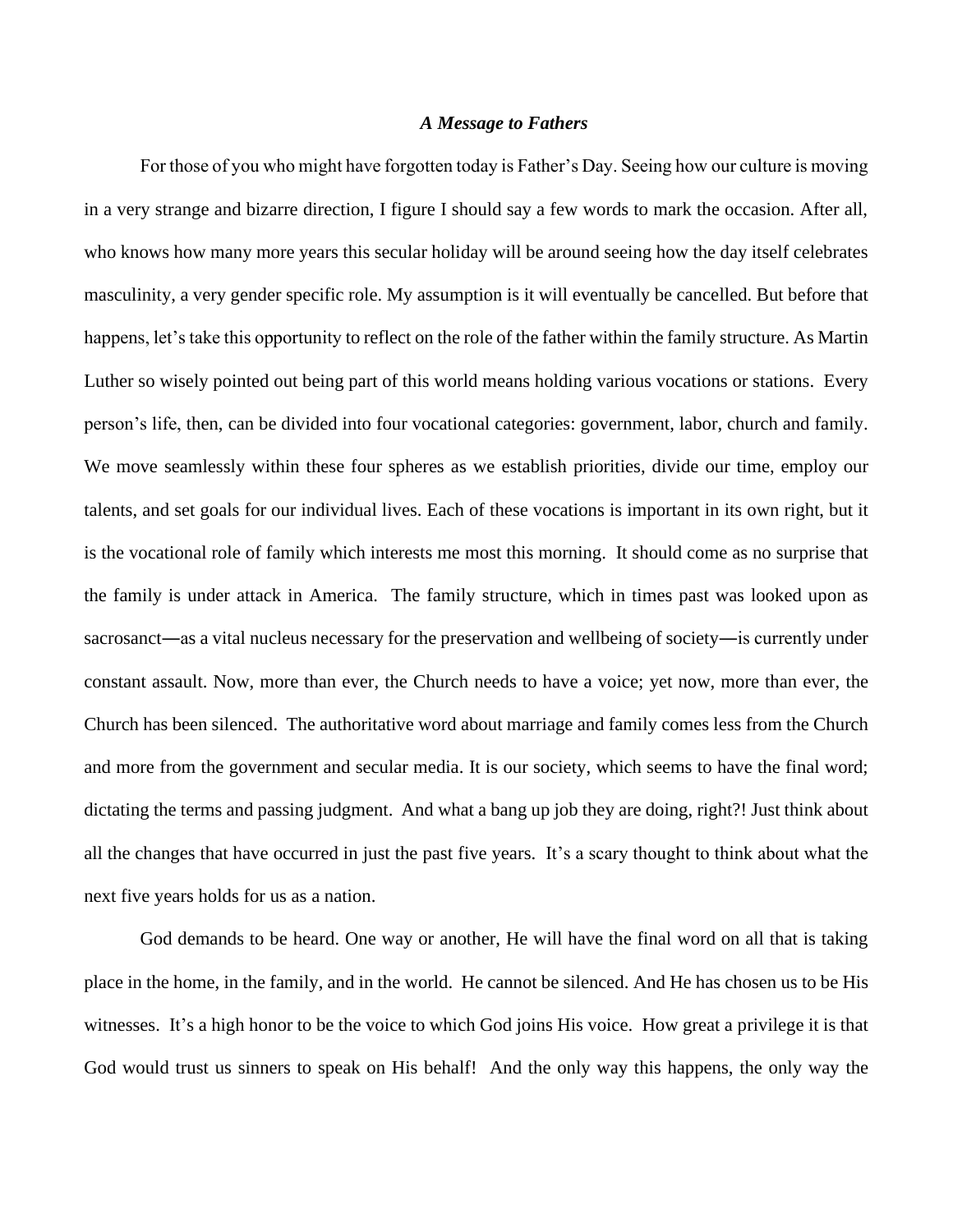Church's message has any real meaning in the surrounding culture, is for it to go forth from this holy place and be carried into the world. And there is no better place to begin than in the home. So I speak directly to fathers, but really to all parents, when I ask: How do you want your children to speak your name in the years to come? How do you want them to remember you? As simply a great provider, as the bread-winner of the family? Do you want to be remembered as the purveyor of material goods or do you want instead to be remembered as the purveyor of truth? I pray it's the latter. Too often we reduce parenting to nothing more than meeting the physical needs or wants of our kids. But fatherhood in particular, and parenthood in general, is so much more than just providing for the temporal things of this life. As fathers, we hold a special role in the family. Any man can make a baby—that's just simple biology—but it takes a real father to be the head of his household. Such a role does not mean that we get to browbeat or lord it over our children, but rather that we lead by example. Luther likened the role of a father to that of a pastor. For all intents and purposes, a father is a pastor to his family. And what that means is that God has entrusted you to lead your family in a life of devotion and fidelity. God has entrusted you to teach your children that, "The fear of the Lord is the beginning of wisdom". And this is done not only in your words, but more so in your actions. More important than anything you will ever say to your kids is how you act and react to the many changes of life. Do your children see you take all things to God in prayer? Do they see you bear up under the trials and tribulations of this world and seek refuge in God alone? Do your children hear you confess your sins―to them, to others, and ultimately to God? Do your children see you model a baptismal life whereby you get up each morning thanking God for the new life you have in Christ, and then go to bed each evening praying, "Into Your hands, O Lord, I commend my body and my soul"? Do you teach them how to suffer well, to navigate the trials in their own life, to give and receive forgiveness, to take the lower seat of humility, to take pride in their work, to find joy in giving and not just in receiving? Stand up. Stand tall. Stand firm. Live by your convictions. And for God's sake do something courageous with